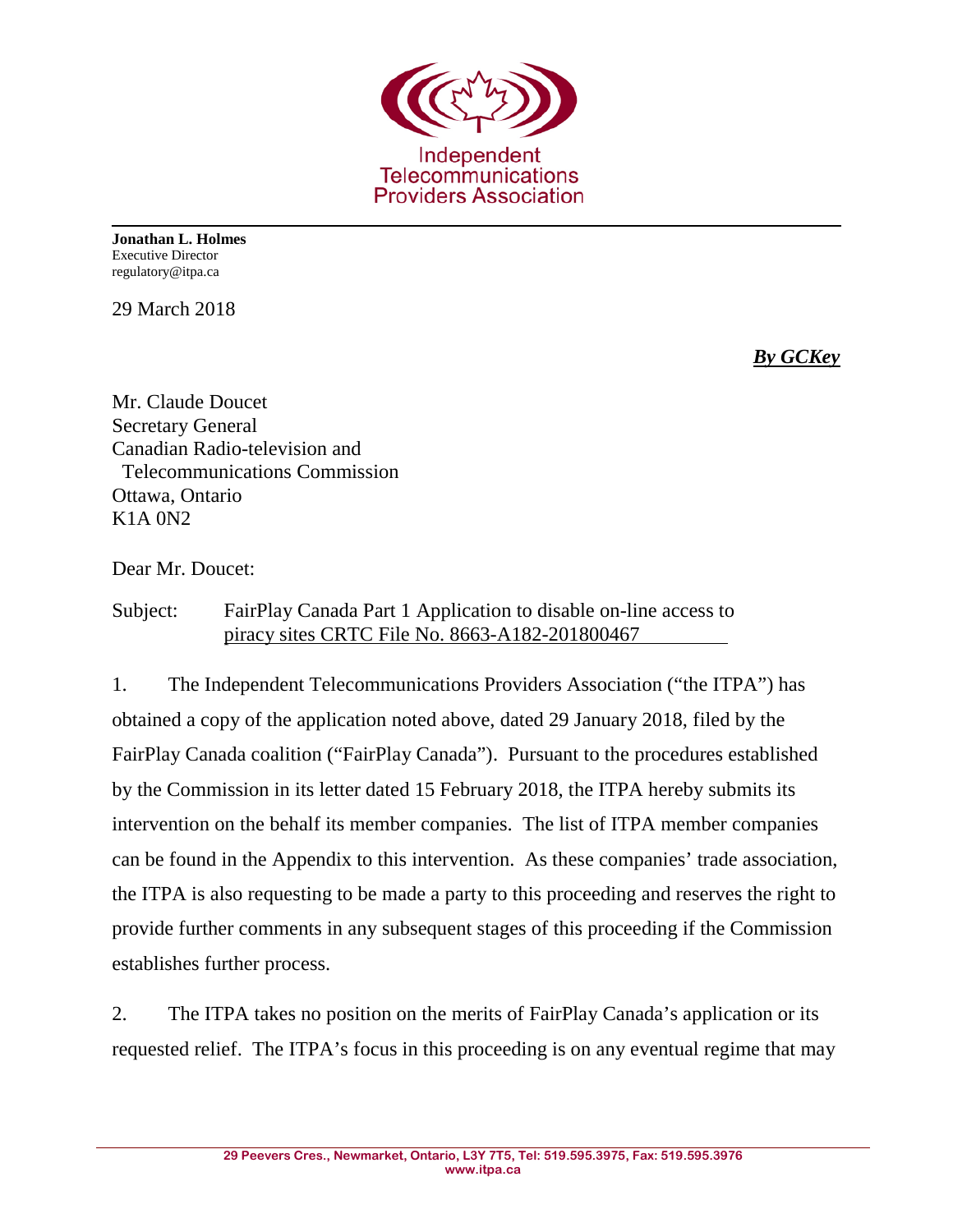be established by the Commission and the implementation and operational costs that may be associated with such a regime.

3. Internet Service Providers such as ITPA member companies would inescapably be key components of such a proposal and subject to the decisions made by the Commission regarding the list of Internet sites that would be blocked. As last mile service providers, ITPA members will also be on the front lines of customer complaints regarding the blocked sites. Responding to complaints would be an ongoing expense that will inevitably scale up based on size of the ISPs customer base and the number of sites on the blocking list.<sup>[1](#page-1-0)</sup>

4. From the perspective of the ITPA and its members the Notice-Notice regime that is overseen by Industry, Science and Economic Development Canada is analogous in many ways to, and instructive in the analysis of, the FairPlay Canada proposal. The Notice-Notice regime relies on service providers that are not vertically integrated companies to devote time and labour to the delivery and tracking of notices to endcustomers to address a problem that is not of their making. To date, the government has rejected calls by the industry to implement fees regulations to compensate service providers for their efforts to comply with the regime. The Notice-Notice regime results in a situation where ITPA members (i.e. small service providers operating in high-cost environments and facing intense competition) must devote scarce internal resources to non-revenue generating activities.

5. The FairPlay proposal represents *another* layer of non-revenue generating regulatory onus on top of the Notice-Notice regime.<sup>[2](#page-1-1)</sup> The fact that the source of the onus is different from the Notice-Notice regime makes no difference whatsoever.

6. The ITPA would object to any regime that imposes costs without a cost recovery mechanism for service providers. The FairPlay proposal seeks to buttress or increase the

<span id="page-1-0"></span> $<sup>1</sup>$  It is the ITPA's position that any complaints that may ultimately be generated by such a regime should not trigger</sup> membership in the Complaints Commissioner for Telecommunication Services nor should complaints of this nature come under the mandate of the Complaints Commissioner. <sup>2</sup> Recent Commission decisions regarding nuisance calls, caller-ID spoofing and call filtering are additional

<span id="page-1-1"></span>examples of non-revenue generating regulatory obligations that are facing ITPA members.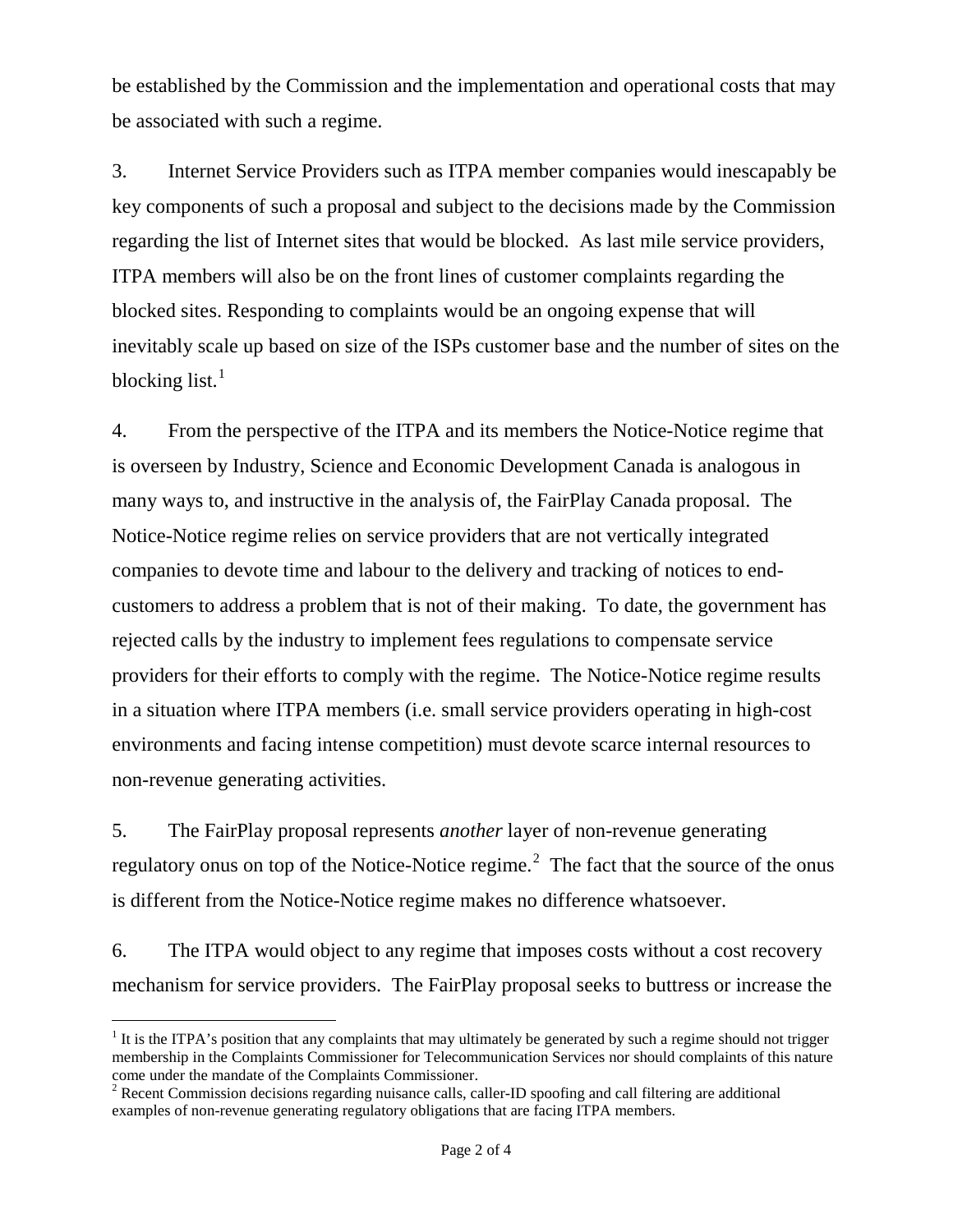revenues enjoyed by rights holders and it is standard business practice for any business wanting to protect its property or assets to incur costs to reduce risk. Therefore, the rights holders must be responsible for all costs, administrative and operational, incurred by service providers such as ITPA members. The absence of a cost recovery mechanism in the Notice-Notice regime is a glaring mistake that must not be duplicated under the Commission's jurisdiction.

7. The FairPlay application does not address the issue of costs that may be incurred by non-vertically integrated service providers. The ITPA submits that FairPlay Canada should, for the record of this proceeding, identify the potential cost implications for nonvertically integrated service providers. If FairPlay Canada does provide this additional information in its reply comments, procedural fairness requires that parties be permitted to comment on that information.

Yours truly,

Jonathan Holmes

Jonathan L. Holmes

Cc: FairPlay Canada